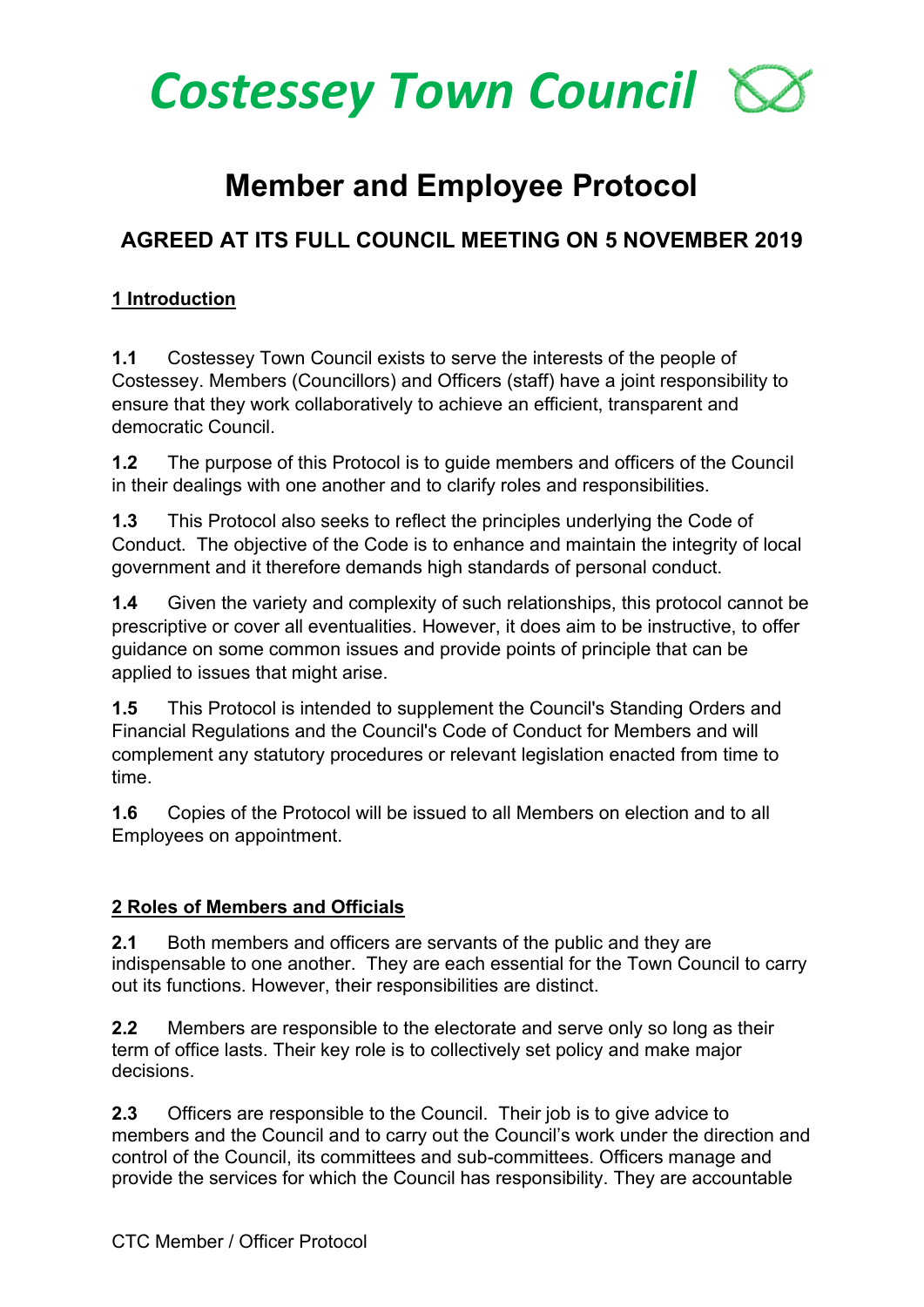for the efficiency and effectiveness of those services and for proper professional practice in discharging their responsibilities and for taking decisions, within agreed policy. They provide advice to the public and members in respect of the services provided. They suggest policy proposals, implement agreed policy, ensure that the Council acts lawfully and in accordance with the principles of sound financial management and represent the Council on external bodies.

#### **3 Limitations of Members' Authority**

**3.1** The authority of members is collective and, as individuals, they have no authority to issue specific directions to any employee or make criticism directly. Members must not formally inspect any Town Council property without authority or issue orders or correspondence.

**3.2** The long-standing requirements on Members, as employers, were re-affirmed in law by an Employment Appeals Tribunal, *Moores v Bude & Stratton Town Council*. This confirmed that the Town Council collectively was the employer, that the unofficial actions of an individual Member could destroy the entire basis of the employer / employee relationship and that employees were entitled to a 'reasonably congenial working relationship'.

#### **4 The Council Decision-Making Progress**

**4.1** Day to day decision making remains the responsibility of the Town Clerk within the delegated authority set out in statute, Financial Regulations and Standing Orders, and as delegated to the Town Clerk by specific resolution of Full Council or its committees and sub-committees (where they also have delegated powers).

**4.2** In making decisions, members need to be provided with, and have regard to, proper professional advice from officers. A decision may be open to challenge if relevant considerations have been ignored, or if irrelevant considerations have been taken into account, or where a decision is one that no reasonable authority could have made. Members should respect the fact that officers may on occasions express a professional opinion which is not what a member may wish to receive and should not harass or criticise the officer concerned.

**4.3** Members must always remember that decisions and policies, once determined, are subject to collective responsibility. Even if a Member disagrees with a decision made by the Council, it was democratically made and automatically becomes Council policy on the matter, so all Members must then adhere to it.

**4.4** Any information provided to a member must only be used by the member for the purpose for which it was provided ie. in connection with the proper performance of his / her duties as a member of the Council.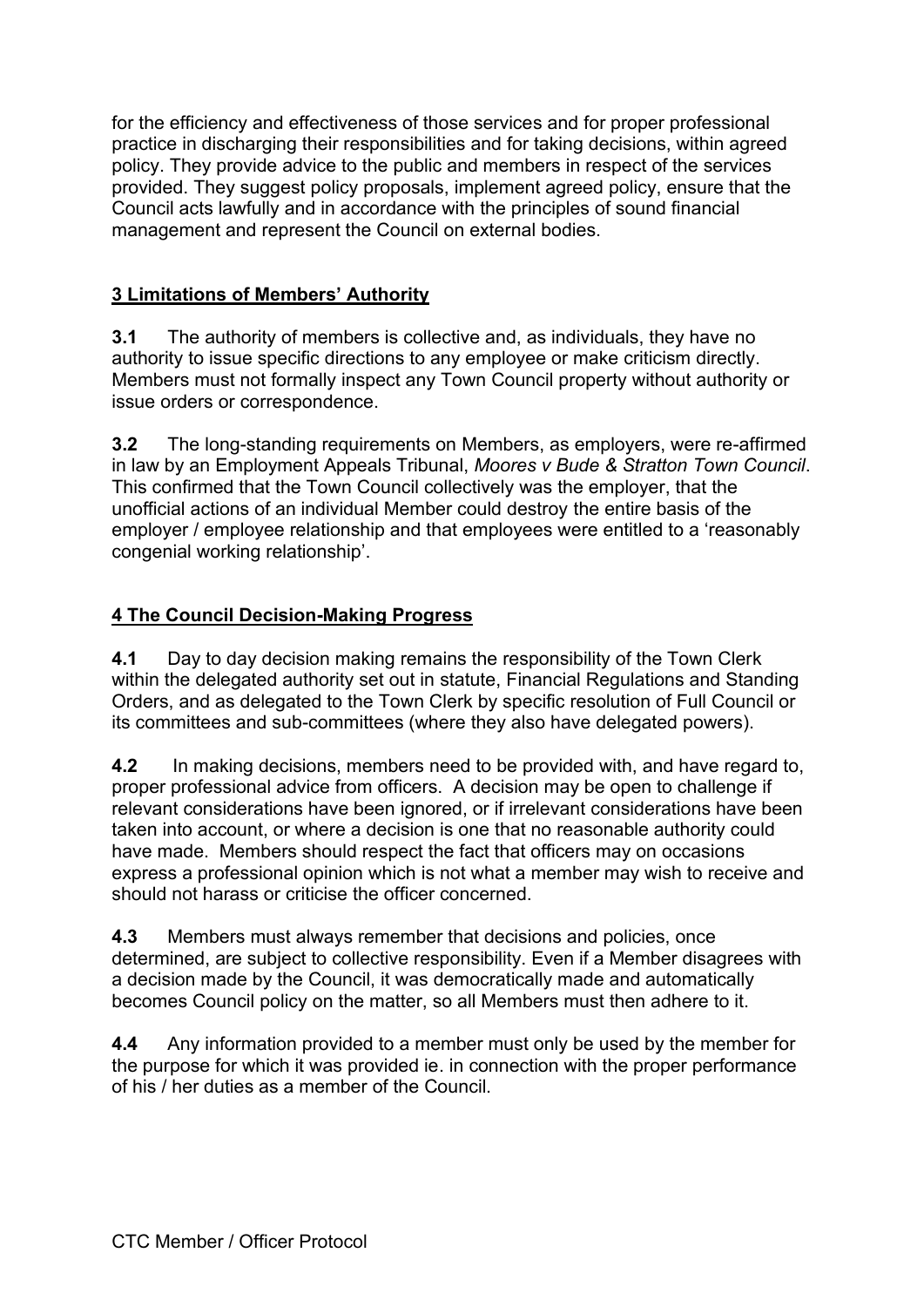# **5 Members' Conduct and Relations between Members and Employees**

**5.1** Mutual respect between employees and members is essential to good local government. As required by the Council's Code of Conduct, members must treat others with respect and consideration and not do anything which compromises or which is likely to compromise the impartiality of those who work for, or on behalf of, the Council.

**5.2** Normal standards of courtesy should be maintained at all times, and without any close personal familiarity which could prove embarrassing and damaging to both parties.

**5.3** Any close personal, family or social relationship between any Member and any employee must be declared by both parties to the Town Clerk. Any such declaration by the Town Clerk is to be made to the Chairman of the Staffing Committee.

**5.4** Any Officer who feels he / she has not been treated with respect and courtesy by any Member must raise this initially with the Town Clerk, or Deputy Clerk. Any Member who feels he / she has not been treated with respect and courtesy by any employee must raise this initially with the Town Clerk or Deputy Clerk or, in the case of the Town Clerk or Deputy Clerk, with the Council Chairman and / or the Chair of the Staffing Committee.

**5.5** Members are requested to reply in good time to any correspondence sent, in particular to invitations to key Civic Events and to give their apologies to the Town Clerk or Deputy Clerk in respect of any meetings that they are unable to attend.

**5.6** Members and officers must conduct themselves in a way that is acceptable within a professional environment. They must afford dignity, trust and respect to everyone and themselves. They must have awareness of the effect of their behaviour on others and only make reasonable and manageable demands. They must communicate honestly and openly, clearly stating what they mean and expect of others. They must provide honest feedback based on evidence and be open to constructive criticism.

## **6 Members Seeking Advice from Officers**

**6.1** Members are entitled to receive the best possible advice on any topic and the Town Clerk, or the Deputy Clerk in his / her absence, is available (preferably by appointment) to give advice, individually or collectively.

**6.2** Any questions relating to approved policies, future developments of the Town Council or legislative matters should be directed to the Town Clerk, or the Deputy Clerk in his / her absence.

**6.3** Following decisions of the Town Council, employees take their instructions from the Town Clerk or Deputy Clerk. Any questions relating to operational matters should always be directed to the Town Clerk or Deputy Clerk, not to the employee directly concerned.

**6.4** If advice is required on a particular topic, Members are requested to make an appointment with the Officer concerned in advance,, and give notice of the topic,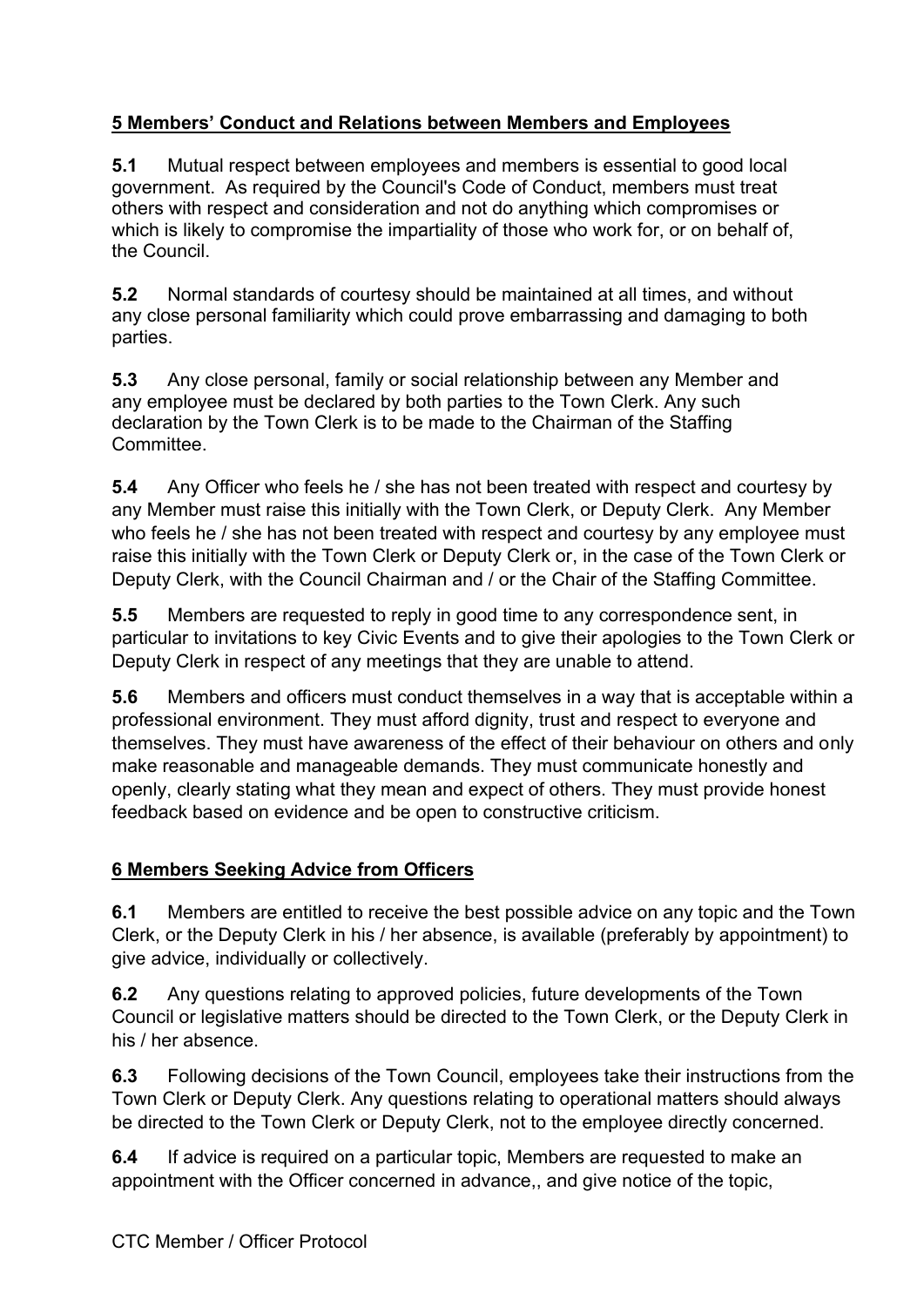preferably in writing or by email, so that he / she can research the topic(s) prior to the meeting.

# **7 Political and Personal Matters**

**7.1** All Officers must treat all Members and all political groups in a fair, impartial and even-handed manner.

**7.2** Consequently Members must not seek preferment for themselves or any political party or other group, or seek advice from any Officer on purely party-political business.

**7.3** Members must not request that any mail is despatched at public expense if it relates to any activities arising from their membership of any political party.

**7.4** Members must not request that any mail of a purely private or non-political nature is dispatched at public expense.

**7.5** Officers are neutral in that they serve the whole Council and not a particular sector or political group. Members might have an affiliation with a particular group within the public domain, but should be making decisions based on their responsibility to the Council and its electorate as a whole when voting on matters in Council meetings. This does not preclude members and officers from reacting to a political issue where it affects the interests of the electorate in that area.

#### **8 Preparation of Council Agendas, Minutes and Reports and Conduct of Meetings**

**8.1** The Town Clerk, or in his / her absence the Deputy Clerk, is responsible under statute for preparing the Agendas for all meetings of the Town Council, Committees, Sub-Committees and Working Groups, and for circulation of them to meet statutory requirements. However, out of courtesy, the Town Clerk may consult with the appropriate Chair during the course of preparation of Agendas.

**8.2** Matters for inclusion on an Agenda may be considered at the discretion of the appropriate Chairman in agreement with the Town Clerk. Notices of Motion to the Town Council will be made in the normal manner in accordance with Standing Orders.

**8.3** The Town Clerk and / or the Deputy Clerk will be present at all meetings involving Members of the Town Council and will advise on any questions relating to Standing Orders, Financial Regulations, legal requirements or committee procedures and will ensure the production formal Minutes of the meeting.

**8.4** The Town Clerk and / or the Deputy Clerk or other appointed Officer, is responsible for the content of all Minutes and for circulation of them to meet statutory requirements.

**8.5** When a named Officer has produced a written report for the consideration of Members, he / she is known as the "Lead Officer" for the particular topic and is always given the opportunity to introduce the report and answer any questions about it, preferably having received notice verbally or in writing.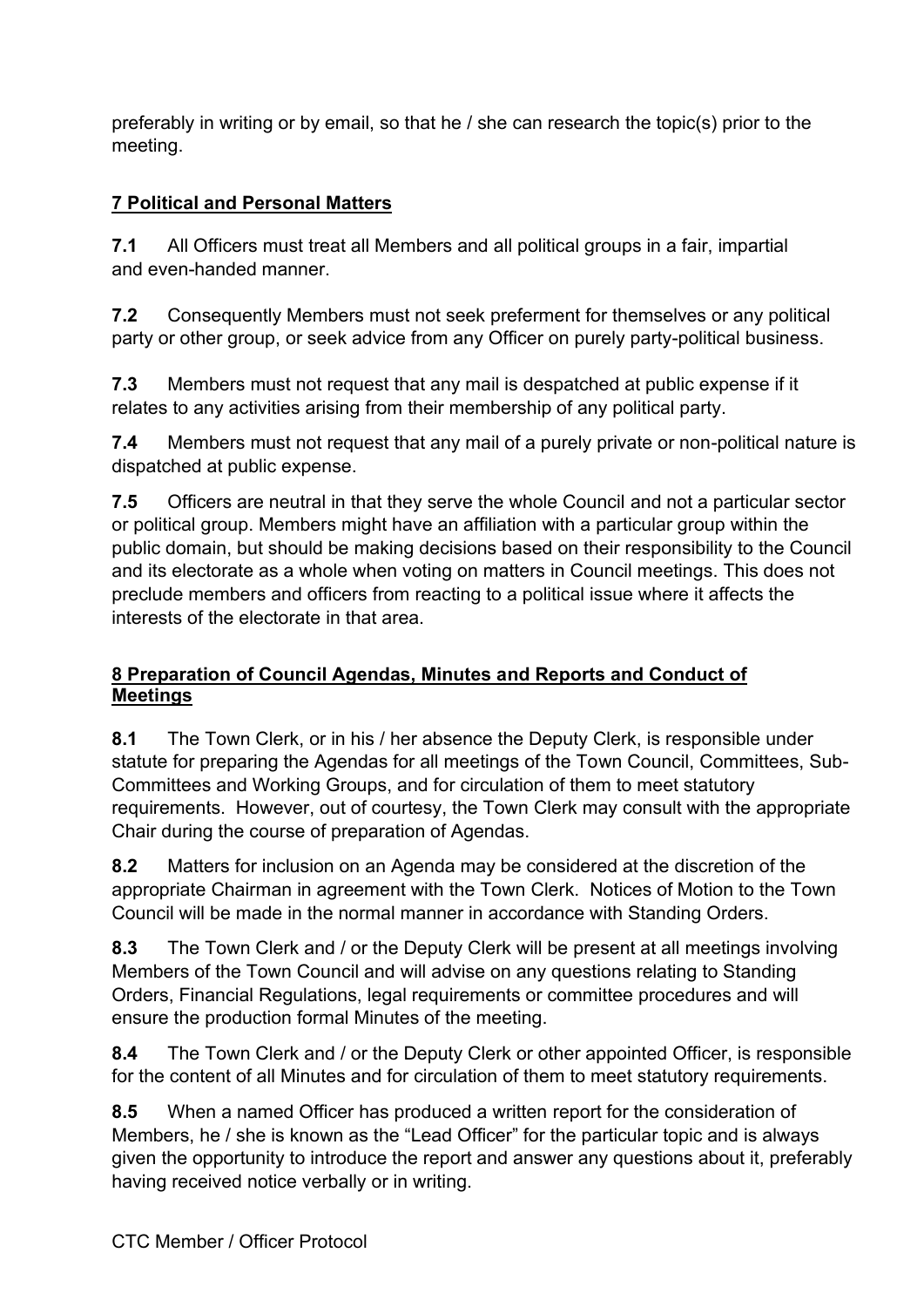**8.6** The Lead Officer may not necessarily be the same Officer who attends to give advice on legal requirements or procedures or produce the Minutes as referred to in 8.3 and 8.4 above.

**8.7** Officer reports to Council and its committees may contain a 'Recommendation' which formally sets out the best advice from the Officers concerned, although the decision to accept this or not rests with the Members.

**8.8** Unless authorised otherwise by the Chairman of the meeting, all mobile telephones will be switched off or placed on silent; no eating is permitted and drinking is restricted to non-alcoholic beverages.

# **9 CONFIDENTIALITY**

**9.1** All confidential Agendas / Reports are circulated on purple paper and are "exempt information" as defined by the Local Government Act 1972. Reports or discussions thereon should not be revealed outside any council meeting in accordance with Standing Orders. The facility is available at the Town Council's offices for shredding confidential Agendas / Reports. All such confidential papers shall be handed in at the close of the meeting where the matter is considered. Retention of copies or photocopying of such confidential papers for retention is forbidden and shall be regarded as a breach of the Code of Conduct.

**9.2** Members must not raise matters relating to the conduct or capability of individual Officer(s) or employees (either individually or collectively) at any meeting which is open to the press and public in accordance with Standing Orders. Any such matters must be raised initially with the Town Clerk, or Deputy Clerk or, where the matter relates to the Town Clerk or Deputy Town Clerk with the Chairman of the Staffing Committee, and will be dealt with in accordance with the Council's adopted employment policies and procedures and proper employment practices.

**9.3** Employees must not raise matters relating to the conduct or capability of Members (either individually or collectively) at any meeting which is open to the press and public. Any such matters must be raised initially with the Town Clerk, or Deputy Clerk and will be dealt with in accordance with the Town Council's adopted Code of Conduct for Members.

**9.4** Members will be entitled to have access to confidential documents on a 'need to know' basis only and by specific appointment with the Town Clerk or in their absence, the Deputy Clerk. The Town Clerk may refuse a request for access to confidential information or documents and will provide the reason in writing within five working days, if so requested.

## **10 Official Correspondence/Media**

**10.1** Official letters must be sent on Costessey Town Council headed notepaper, in the name of the appropriate Officer, rather than in the name of a Member. The only exception to this is in the case of the Council Chairman, who may from time to time be required to